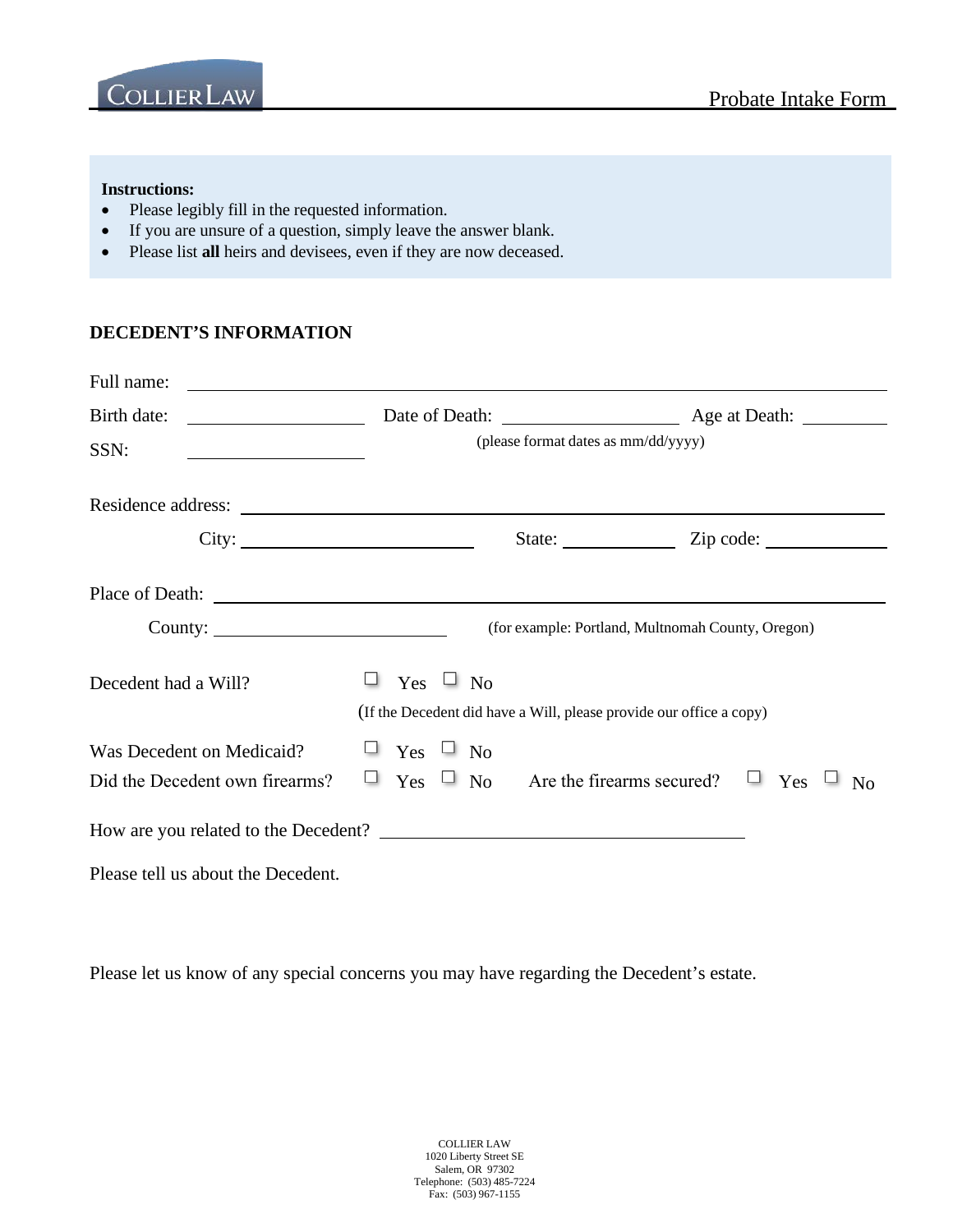# **YOUR INFORMATION (PROPOSED PERSONAL REPRESENTATIVE)**

| Full name:                                                                                                                                                                                                                                                                                                                                                                                                                                                            |                         |                          |                                                                                                                                 |
|-----------------------------------------------------------------------------------------------------------------------------------------------------------------------------------------------------------------------------------------------------------------------------------------------------------------------------------------------------------------------------------------------------------------------------------------------------------------------|-------------------------|--------------------------|---------------------------------------------------------------------------------------------------------------------------------|
| Birth date:                                                                                                                                                                                                                                                                                                                                                                                                                                                           |                         |                          |                                                                                                                                 |
| Street address:                                                                                                                                                                                                                                                                                                                                                                                                                                                       |                         |                          |                                                                                                                                 |
| City:                                                                                                                                                                                                                                                                                                                                                                                                                                                                 |                         |                          |                                                                                                                                 |
|                                                                                                                                                                                                                                                                                                                                                                                                                                                                       |                         |                          |                                                                                                                                 |
| (if different than your street address)                                                                                                                                                                                                                                                                                                                                                                                                                               |                         |                          |                                                                                                                                 |
| City:                                                                                                                                                                                                                                                                                                                                                                                                                                                                 |                         |                          | State: Zip code:                                                                                                                |
| Home phone:<br>Can we leave confidential messages at the above phone numbers?<br>Yes<br>. .                                                                                                                                                                                                                                                                                                                                                                           | N <sub>0</sub><br>n.    |                          |                                                                                                                                 |
|                                                                                                                                                                                                                                                                                                                                                                                                                                                                       |                         |                          |                                                                                                                                 |
| Have you been convicted of any Felony?                                                                                                                                                                                                                                                                                                                                                                                                                                | $\Box$ Yes<br>$\Box$ No |                          | Why am I being asked these questions?                                                                                           |
| Have you been convicted of any Misdemeanor?                                                                                                                                                                                                                                                                                                                                                                                                                           | $\Box$ Yes<br>$\Box$ No | Personal Representative. | If probate is needed, Oregon Statute<br>requires that we must inform the court that<br>you are not disqualified from serving as |
| What is a bond? Will I need to be bonded?<br>Sometimes the Probate Court requires that the Personal<br>Representative be bonded. A Bond is essentially an<br>insurance policy that ensures the wishes of the Decedent are<br>carried out ethically and honest. In cases of fraud, the Bond<br>will reimburse those affected, including heirs of the estate<br>or creditors of the estate. If the Decedent left a Will, the<br>Will may waive the requirement of bond. |                         |                          |                                                                                                                                 |
| Are you a US Citizen?                                                                                                                                                                                                                                                                                                                                                                                                                                                 |                         | Yes                      | N <sub>0</sub>                                                                                                                  |
| Did the Decedent own or operate a business that you intend to<br>continue as fiduciary?                                                                                                                                                                                                                                                                                                                                                                               |                         | Yes                      | No                                                                                                                              |
| Are you indebted to the Decedent?                                                                                                                                                                                                                                                                                                                                                                                                                                     |                         | Yes                      | No                                                                                                                              |
| To the best of your knowledge, is the estate insolvent?                                                                                                                                                                                                                                                                                                                                                                                                               |                         | Yes                      | N <sub>o</sub>                                                                                                                  |
| Are there any disputes among the heirs that you are aware of?                                                                                                                                                                                                                                                                                                                                                                                                         |                         | Yes                      | N <sub>o</sub>                                                                                                                  |
| Have you ever filed for bankruptcy? If so,<br>which year:                                                                                                                                                                                                                                                                                                                                                                                                             |                         | Yes                      | No                                                                                                                              |

COLLIER LAW 1020 Liberty Street SE Salem, OR 97302 Telephone: (503) 485-7224 Fax: (503) 967-1155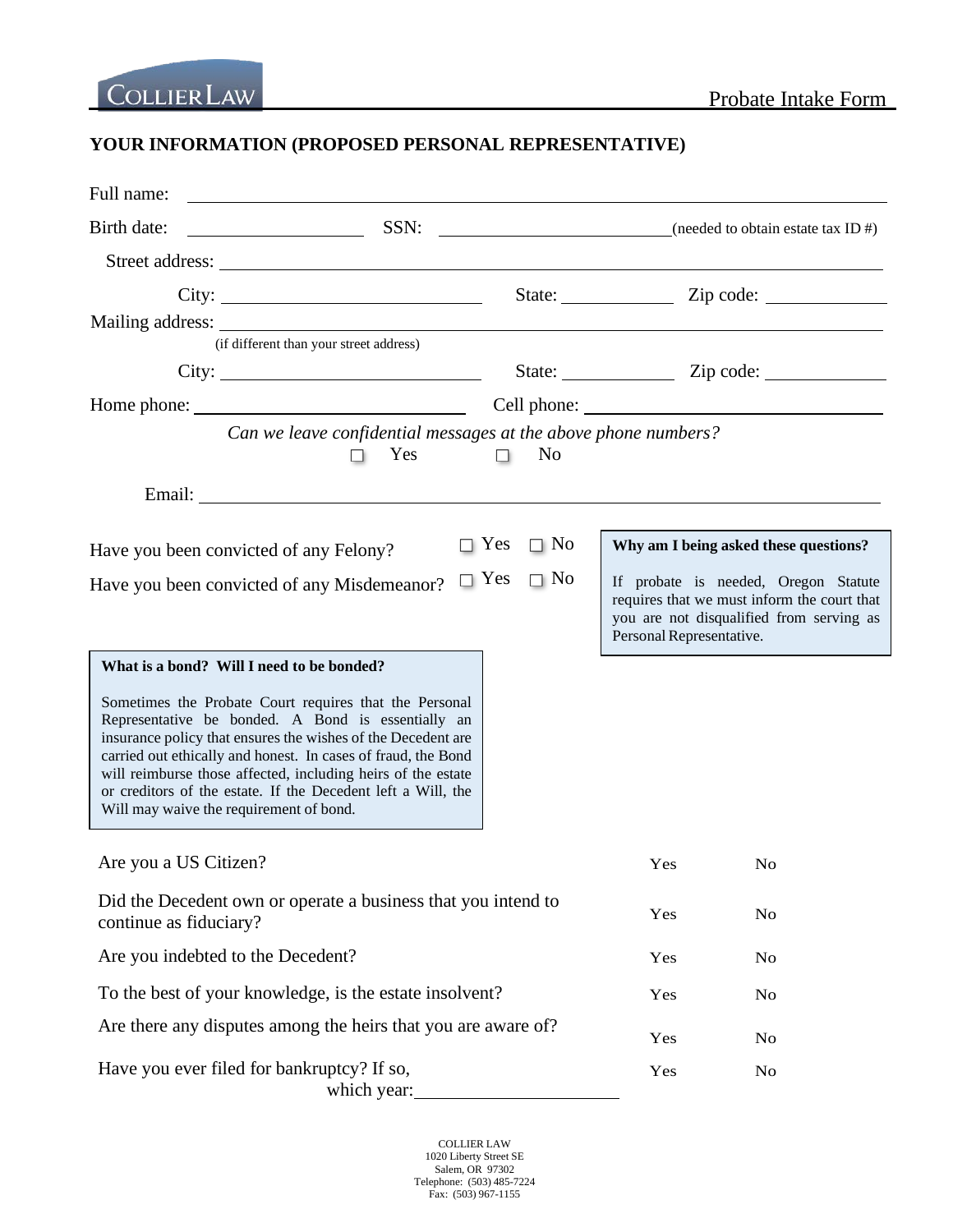

### **DECEDENT'S HEIRS**

(Children either born or adopted; include descendants of any deceased child of the decedent)

| FULL NAME | RELATIONSHIP TO<br>DECEDENT | MAILING ADDRESS, EMAIL ADDRESS,<br>AND PHONE NUMBER | <b>DATE OF BIRTH</b><br>IF A MINOR |
|-----------|-----------------------------|-----------------------------------------------------|------------------------------------|
|           |                             |                                                     |                                    |
|           |                             |                                                     |                                    |
|           |                             |                                                     |                                    |
|           |                             |                                                     |                                    |
|           |                             |                                                     |                                    |
|           |                             |                                                     |                                    |
|           |                             |                                                     |                                    |
|           |                             |                                                     |                                    |
|           |                             |                                                     |                                    |
|           |                             |                                                     |                                    |
|           |                             |                                                     |                                    |
|           |                             |                                                     |                                    |
|           |                             |                                                     |                                    |
|           |                             |                                                     |                                    |
|           |                             |                                                     |                                    |
|           |                             |                                                     |                                    |
|           |                             |                                                     |                                    |
|           |                             |                                                     |                                    |
|           |                             |                                                     |                                    |
|           |                             |                                                     |                                    |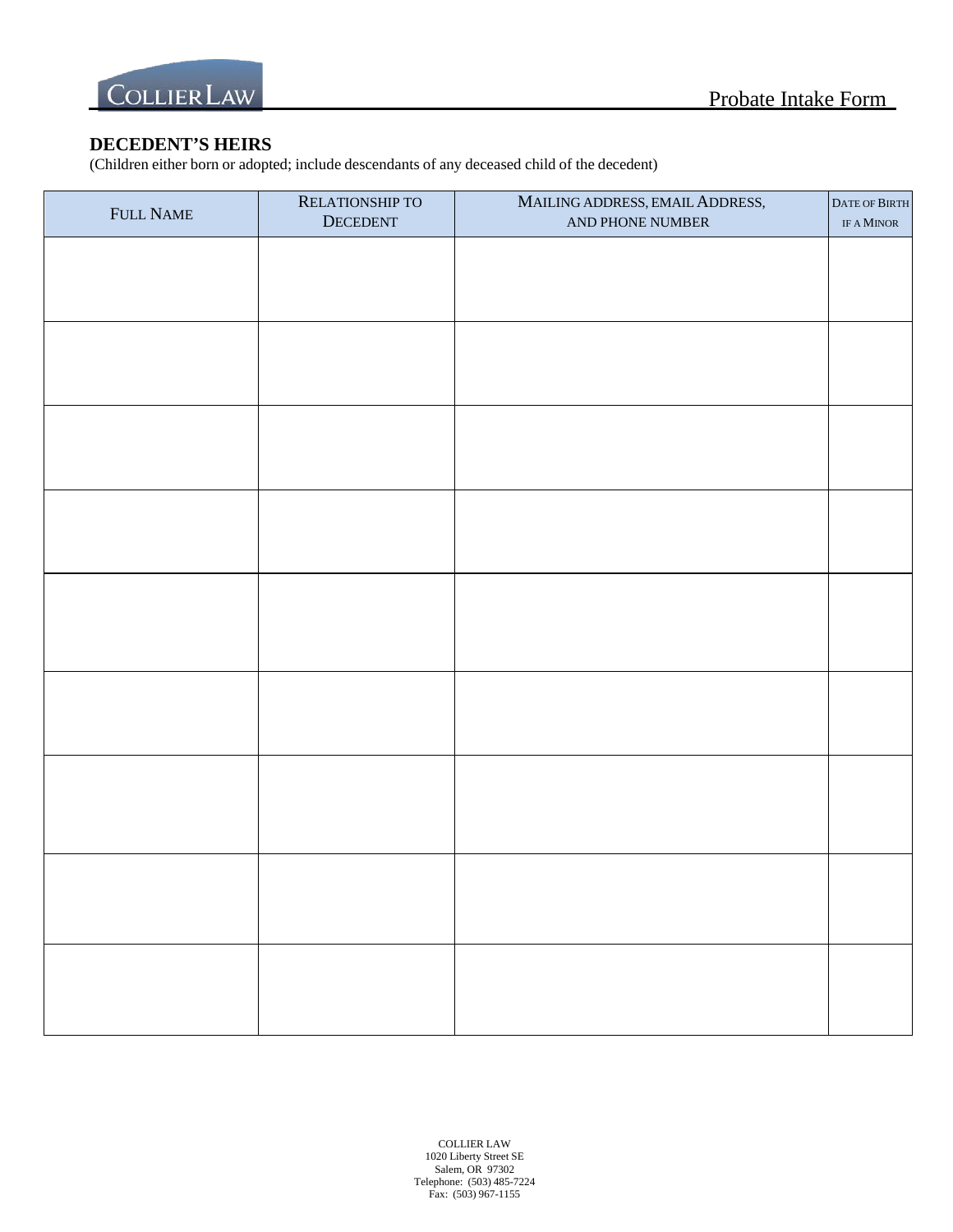

# **DECEDENT'S DEVISEES**

(If decedent did not have a Will, this section does not apply. List beneficiaries named in a Will – they may be identical to heirs listed above)

| FULL NAME | RELATIONSHIP TO<br>DECEDENT | MAILING ADDRESS, EMAIL ADDRESS,<br>AND PHONE NUMBER | DATE OF BIRTH<br>IF A MINOR |
|-----------|-----------------------------|-----------------------------------------------------|-----------------------------|
|           |                             |                                                     |                             |
|           |                             |                                                     |                             |
|           |                             |                                                     |                             |
|           |                             |                                                     |                             |
|           |                             |                                                     |                             |
|           |                             |                                                     |                             |
|           |                             |                                                     |                             |
|           |                             |                                                     |                             |
|           |                             |                                                     |                             |
|           |                             |                                                     |                             |
|           |                             |                                                     |                             |
|           |                             |                                                     |                             |
|           |                             |                                                     |                             |
|           |                             |                                                     |                             |
|           |                             |                                                     |                             |
|           |                             |                                                     |                             |
|           |                             |                                                     |                             |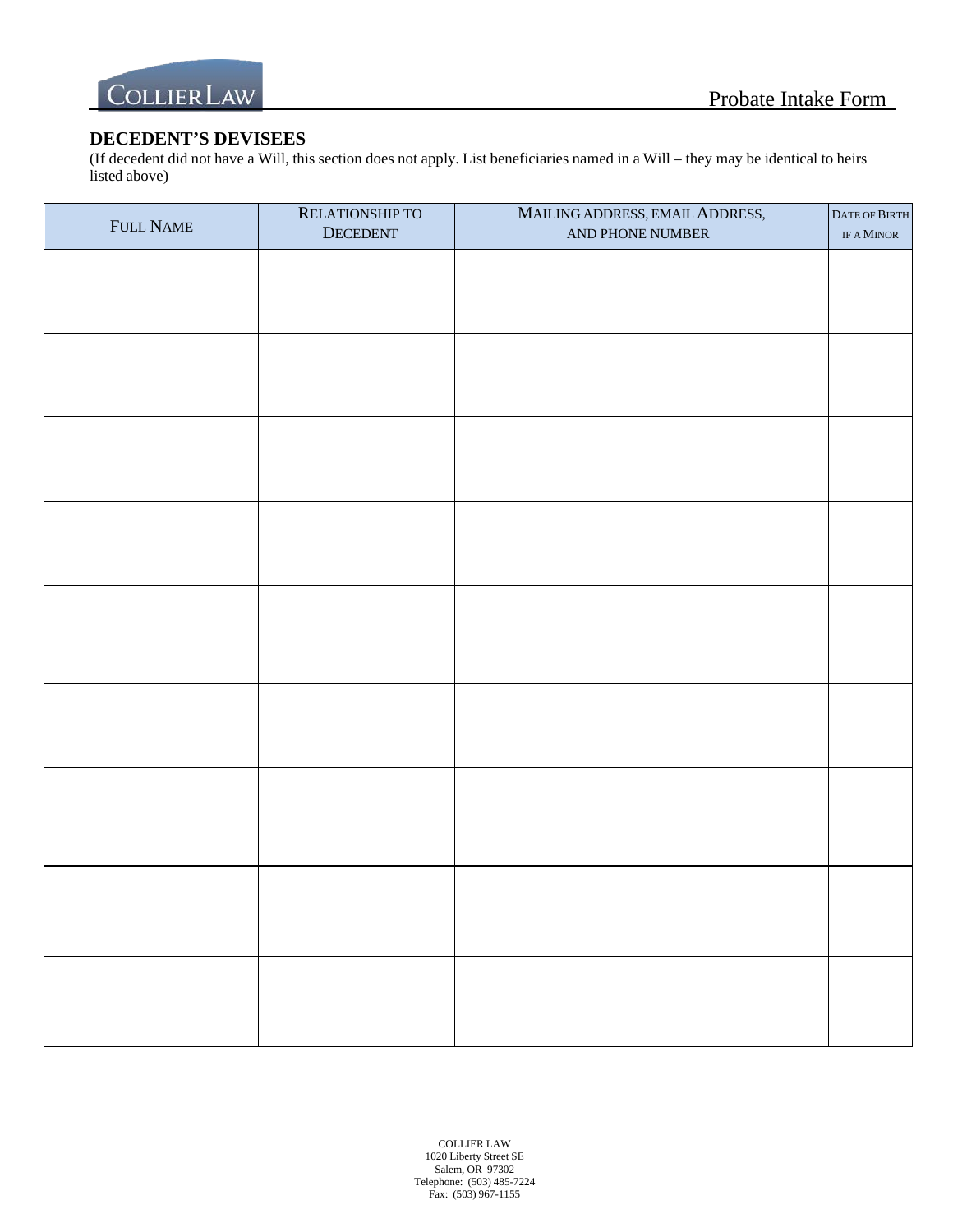

# **DECEDENT'S ASSETS SUBJECT TO PROBATE IN OREGON:**

(If you don't have an exact value, an estimate is fine; assets subject to probate are those that list the decedent as owner or possibly co-owner)

|                                     | <b>Bank Accounts</b>             |
|-------------------------------------|----------------------------------|
| <b>BANK NAME AND ACCOUNT NUMBER</b> | <b>VALUE AS OF DATE OF DEATH</b> |
|                                     |                                  |
|                                     |                                  |
|                                     |                                  |
|                                     |                                  |

|                                           | <b>Investment Accounts</b>       |
|-------------------------------------------|----------------------------------|
| <b>INVESTMENT FIRM AND ACCOUNT NUMBER</b> | <b>VALUE AS OF DATE OF DEATH</b> |
|                                           |                                  |
|                                           |                                  |
|                                           |                                  |
|                                           |                                  |

|                | <b>Real Property</b>             |
|----------------|----------------------------------|
| <b>ADDRESS</b> | <b>VALUE AS OF DATE OF DEATH</b> |
|                |                                  |
|                |                                  |
|                |                                  |
|                |                                  |
|                |                                  |

|                       | <b>Vehicles</b>                  |
|-----------------------|----------------------------------|
| MAKE, MODEL, AND YEAR | <b>VALUE AS OF DATE OF DEATH</b> |
|                       |                                  |
|                       |                                  |
|                       |                                  |
|                       |                                  |

|                             | <b>Miscellaneous/Firearms</b>    |
|-----------------------------|----------------------------------|
| <b>DESCRIPTION OF ASSET</b> | <b>VALUE AS OF DATE OF DEATH</b> |
|                             |                                  |
|                             |                                  |
|                             |                                  |
|                             |                                  |

| <b>Personal Property</b>         |
|----------------------------------|
| <b>VALUE AS OF DATE OF DEATH</b> |
|                                  |
|                                  |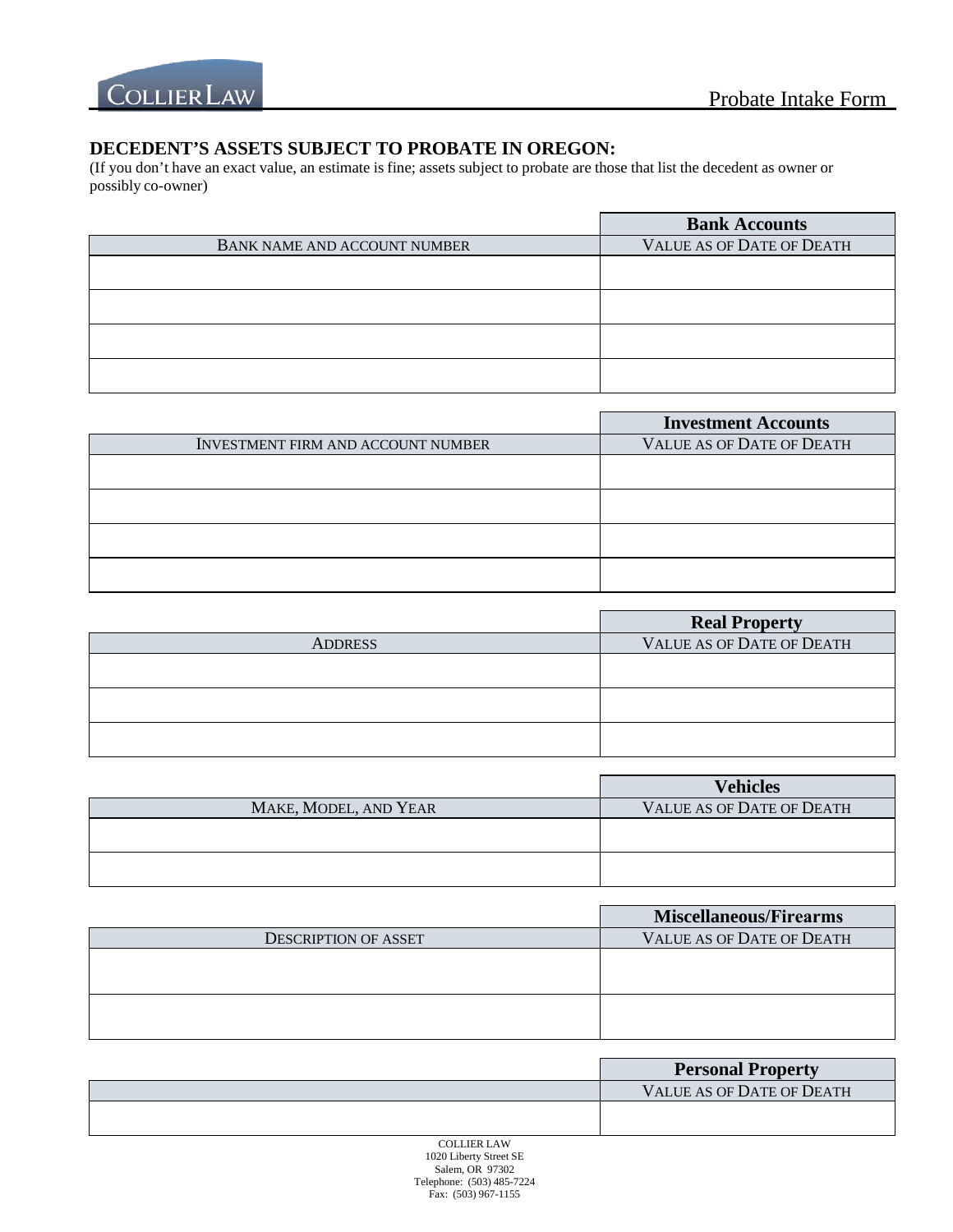

# **DECEDENT'S NON-PROBATE ASSETS:**

(Please list any assets decedent had a beneficiary designation or transfer-on-death beneficiary listed and/or any assets that were co-owned and transferred at death with rights of survivorship)

|                                     | <b>Bank Accounts</b>             |
|-------------------------------------|----------------------------------|
| <b>BANK NAME AND ACCOUNT NUMBER</b> | <b>VALUE AS OF DATE OF DEATH</b> |
|                                     |                                  |
|                                     |                                  |
|                                     |                                  |
|                                     |                                  |

|                                           | <b>Investment Accounts</b>       |
|-------------------------------------------|----------------------------------|
| <b>INVESTMENT FIRM AND ACCOUNT NUMBER</b> | <b>VALUE AS OF DATE OF DEATH</b> |
|                                           |                                  |
|                                           |                                  |
|                                           |                                  |
|                                           |                                  |

|                | <b>Real Property</b>      |
|----------------|---------------------------|
| <b>ADDRESS</b> | VALUE AS OF DATE OF DEATH |
|                |                           |
|                |                           |
|                |                           |
|                |                           |
|                |                           |

|                       | <b>Vehicles</b>                  |
|-----------------------|----------------------------------|
| MAKE, MODEL, AND YEAR | <b>VALUE AS OF DATE OF DEATH</b> |
|                       |                                  |
|                       |                                  |
|                       |                                  |
|                       |                                  |

|                             | <b>Miscellaneous/Firearms</b>    |
|-----------------------------|----------------------------------|
| <b>DESCRIPTION OF ASSET</b> | <b>VALUE AS OF DATE OF DEATH</b> |
|                             |                                  |
|                             |                                  |
|                             |                                  |
|                             |                                  |

| <b>Personal Property</b>         |
|----------------------------------|
| <b>VALUE AS OF DATE OF DEATH</b> |
|                                  |